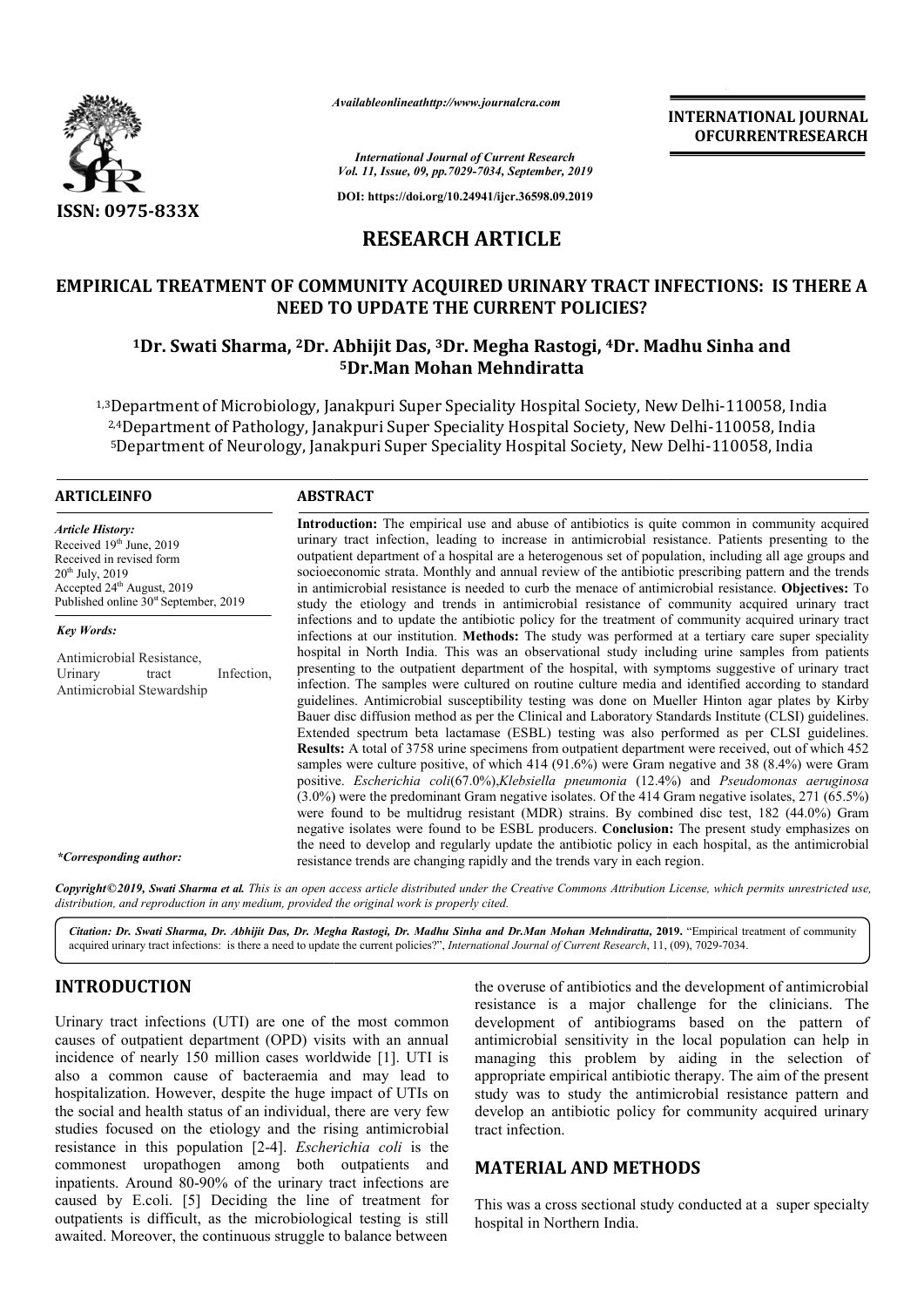*Sample collection:* Patients were instructed to provide a cleancatch midstream urine sample in their local language. A total of 3758 urine samples received for culture in the microbiology laboratory between January 2018 to December 2018 were included in the study. Relevant demographic and laboratory data was collected from the electronic laboratory information system. Urine culture was performed for all the urine samples as requested by the treating physician.

*Urine culture:* Urine samples were inoculated on Cystiene Lactose Electrolyte Deficient agar (CLED) by semiquantitative method using a calibrated loop (0.01 ml volume). The plates were incubated at 37°C for 18-24 hours and were observed the next day. In accordance to the Kass criteria for significant bacteruria, a colony count of  $\geq 10^5$  CFU/ml of a uropathogen was taken as significant. [6] Urine cultures showing the presence of three or more organisms were reported as mixed microbial flora, and further antibiotic sensitivity tests were not performed for such patients. Urine cultures with a colony count of  $\leq 10^2$  CFU/ml were reported as insignificant colony count, whereas cultures with a colony count of  $10^3$  to  $10^4$  CFU/ml were reported as positive and further testing was performed in case of a clinical indication, like the prior intake of antibiotics or at the request of the treating physician. The isolates were identified by the Gram stain findings, culture characteristics, biochemical reactions and confirmed by antisera wherever indicated.

*Antimicrobial susceptibility testing:* Antimicrobial susceptibility testing was performed for all culture positive samples on Mueller Hinton agar plates by Kirby Bauer disc diffusion method, as per Clinical and Laboratory Standards Institute (CLSI) guidelines [7]. The antibiotic discs used for testing Gram negative isolates were Ampicillin 10µg, Cefazolin 30 µg, Gentamicin 10 µg, Tobramycin 10 µg, Amikacin 30 µg, Piperacillin-Tazobactam 100/10 µg, Cefuroxime 30 µg, Ceftriaxone 30 µg, Cefepime 30 µg, Cefotaxime 30 µg, Ciprofloxacin 5 µg, Norfloxacin 10 µg, Levofloxacin 5 µg, Trimethoprim-Sulfamethoxazole 1.25/23.75 μg, Imipenem 10 µg, Meropenem 10 µg, Aztreonam 30 µg and Ceftazidime 30 µg. The antibiotic discs used for testing Gram positive isolates were: Penicillin 10 units, Oxacillin 30 µg, Cefoxitin 30 µg, Teicoplanin 30 µg, Gentamycin 10 µg, Amikacin 30 µg, Tobramycin 10 µg, Amikacin 30 µg, Tobramycin 10 µg, Erythromycin 15 µg, Tetracycline 30 µg, Ciprofloxacin 5 µg, Norfloxacin 10 µg, Nitrofurantoin 300 µg, Clindamycin 2 µg, Trimethoprim-Sulfamethoxazole1.25/23.75 µg, Vancomycin (E strip), Linezolid 30 µg, Chloramphenicol 30 µg in Enterococcus spp. Antibiotic susceptibility was interpreted by measuring the inhibition zone diameters with a calibrated scale as per the CLSI criteria. Intermediate susceptible antibiotics were reported as resistant. *Escherichia coli* ATCC 25922, *Pseudomonas aeruginosa* ATCC 27853 and *Staphylococcus aureus* ATCC 25923 were used as control strains.

*Multidrug resistance:* Multidrug resistance (MDR) was defined as non-susceptibility to at least one agent in three or more antimicrobial categories. [8].

*Extended spectrum beta lactamase (ESBL) testing:* Gram negative isolates showing resistance or reduced susceptibility to third generation cephalosporins (Ceftazidime zone  $\leq$ 22 mm, Cefotaxime zone ≤27 mm, Ceftriaxone zone ≤25 mm) were tested for ESBL production. The phenotypic identification of ESBL producing pathogens was done by double disc

combination method using ceftazidime and ceftazidime/clavulanic acid discs as per CLSI guidelines.[7] Double disc combination test for ESBL detection: Standard disc diffusion procedure was carried out using Ceftazidime 30µg, Ceftazidime-clavulanate 30/10 µg discs and the plates were incubated aerobically at 37<sup>0</sup>C for 24 hrs. A  $\geq$  5-mm increase in a zone diameter for Ceftazidime tested in combination with clavulanate vs the zone diameter when Ceftazidime was tested alone was taken as indicative of ESBL production. E. coli ATCC 25922 and Klebsiella pneumoniae ATCC 700603 were used as negative and positive controls respectively.

*Data analysis:* Antimicrobial susceptibility results were compiled in an XL sheet and an antibiogram was prepared for all the positive samples. Antimicrobial susceptibility rates were presented as percentages. Numerical variables were expressed as mean.

### **RESULTS**

*Demography:* A total of 3758 urine samples were collected during the study period, out of which 2034 (54.1%) were male and 1724 (45.9%) were female. The mean age of the study population was 58 years. 452 (12.0%) samples were culture positive, whereas 3306 samples were culture negative or were reported as contaminated or mixed bacterial species. The mean age of the culture positive patients was 62 years, of which 259 (57.3%) were females and 193 (42.7%) were males.

*Isolated pathogens:* Among the bacterial culture positive patients, 38 (8.4%) were Gram positive bacteria and 414 (91.6%) were Gram negative bacteria. The most commonly isolated pathogen was *Escherichia coli* (67%)), followed by *Klebsiella pneumoniae* (12.4%), *Enterococcus spp* (6.6%), *Pseudomonas aeruginosa* (2.9%), *Acinetobacter lwoffii* (2.7%) and *Klebsiella oxytoca* (1.8%). Citrobacter (2.0%), Morganella, Providencia, Proteus (1.8%), Enterobacter, *Staphylococcus aureus* (1.1%*)* and Coagulase negative Staphylococcus spp. (CoNS) were less frequently isolated. *E.coli* and *K. pneumoniae* were the organisms most frequently isolated from both male and female patients.

*ESBL production:* Among the Gram negative isolates, 44.0% were found to be extended spectrum beta lactamase (ESBL) producers. Among the E. coli isolates, 48.2 % were ESBL producers. Among the K. pneumoniae isolates, 39.1% were ESBL producers.

*Multidrug resistance (MDR):* Among the Gram negative isolates, 65.5 % were found to be multi drug resistant. Among the ESBL positive organisms, 80.2% were multi drug resistant. 66.3% of the *E. coli* and 65.6% of the *Klebsiella spp* isolates were found to be multi drug resistant.

*Antimicrobial susceptibility:* Most Gram negative isolates were resistant to Cephalosporins (60-77%), Meropenem (76.7%), Fluoroquinolones (74%), Cotrimoxazole (68.5%) and Imipenem (46.7%). Maximum sensitivity was found to Colistin (92.0%), Polymyxin B (93.4%), Fosfomycin (89.9%), Piperacillin-Tazobactam (71.7%), Tobramycin (69.5%), Nitrofurantoin (68.7%) and Gentamicin (61.4%) (Figure 1). Most Gram positive isolates were resistant to Ampicillin (91.9%), Cefoxitin (87.5%), Erythromycin (86.8%), Penicillin (73.7%), Clindamycin (69.0%) and Tetracycline (65.7%).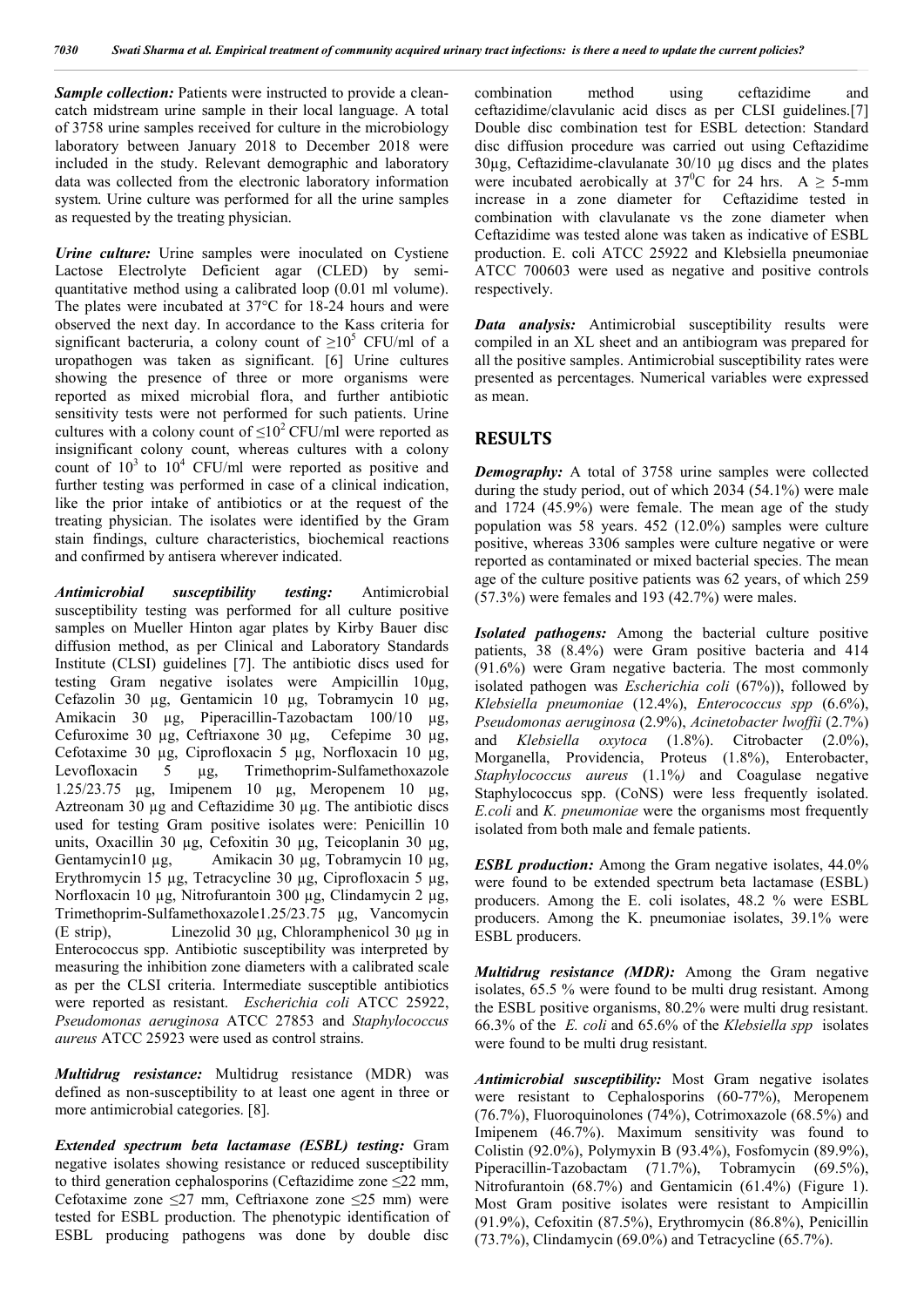

**Figure 1. Antimicrobial resistance profile of Gram negative isolates**



**Figure 2. Antimicrobial resistance profile of Gram positive isolates**

Maximum sensitivity was found to Linezolid (97.4%), Vancomycin (83.9%), Teicoplanin (76.3%) and Chloramphenicol (68.7%) (Figure 2).

### **DISCUSSION**

The prevalence of urinary tract infections has been reported to be 25-35% in India. [9,10]In the present study, 12.0% patients clinically suspected to be having urinary tract infections showed the presence of culture positive UTI. *Escherichia coli* was the predominant organism causing UTI among most of the patients in the present study. *E. coli* has been reported to be the main pathogen associated with community acquired urinary tract infections in various previous studies.[11-17] In the present study, *Klebsiella sp*p were isolated from 12.4% of the culture positive samples. Previous Indian studies have also suggested *Klebsiella spp* to be less frequently associated with community acquired UTI. [16, 18] A study in South India also found *E. coli, K. pneumoniae* and *P. aeruginosa* to be the most common gram negative isolates associated with community acquired UTI. [12] A similar organism profile has been reported in other studies from India and worldwide. [13-17]. In the present study, Gram positive organisms were associated with only 8.4% of the UTI cases, with a higher prevalence of *Enterococcus spp* (6.6%) and *Staphylococcus aureus* in only 1.1% of the positive samples.

Another study in Aligarh, India reported Gram positive organisms in 8.0% of the urine samples.However, in this study, *Staphylococcus aureus* was the predominant Gram positive isolate (7.0%) and *Enterococcus faecalis* was isolated in 1.0% of the samples. [14] Similar findings have been reported in previous studies [19]. ESBL production in urine isolates has been reported to be 40-70% among recent Indian studies.[20- 23] We found the ESBL production to be 44% among the Gram negative urinary isolates. Among the Gram negative isolates, highest production of ESBL was observed in E. coli (48.2 %), followed by K. pneumoniae (39.3%). Recent studies have reported ESBL production around 50-55% among Gram negative isolates and 70% in *E. coli*. A study in East India in 2012 reported ESBL strains in 23.2% *E. coli* and 9.4% K. pneumoniae. [10] Researchers from Jaipur reported an increasing trend of ESBL producing *Escherichia coli* strains (from 9.52% to 30.08%) over a period of 3 years (2007-2009). [24]. The antimicrobial resistance has been a major concern over the years, and has been on the rise every year. Moreover, the resistance trends vary form country to country, and region to region. [25] The antimicrobial susceptibility tests among urine isolates show resistance to higher antibiotics. Resistance observed to commonly prescribed antibiotics like fluoroquinolones, third generation cephalosporins and cotrimoxazole is an important finding as these are the antibiotics recommended for empirical therapy of urinary tract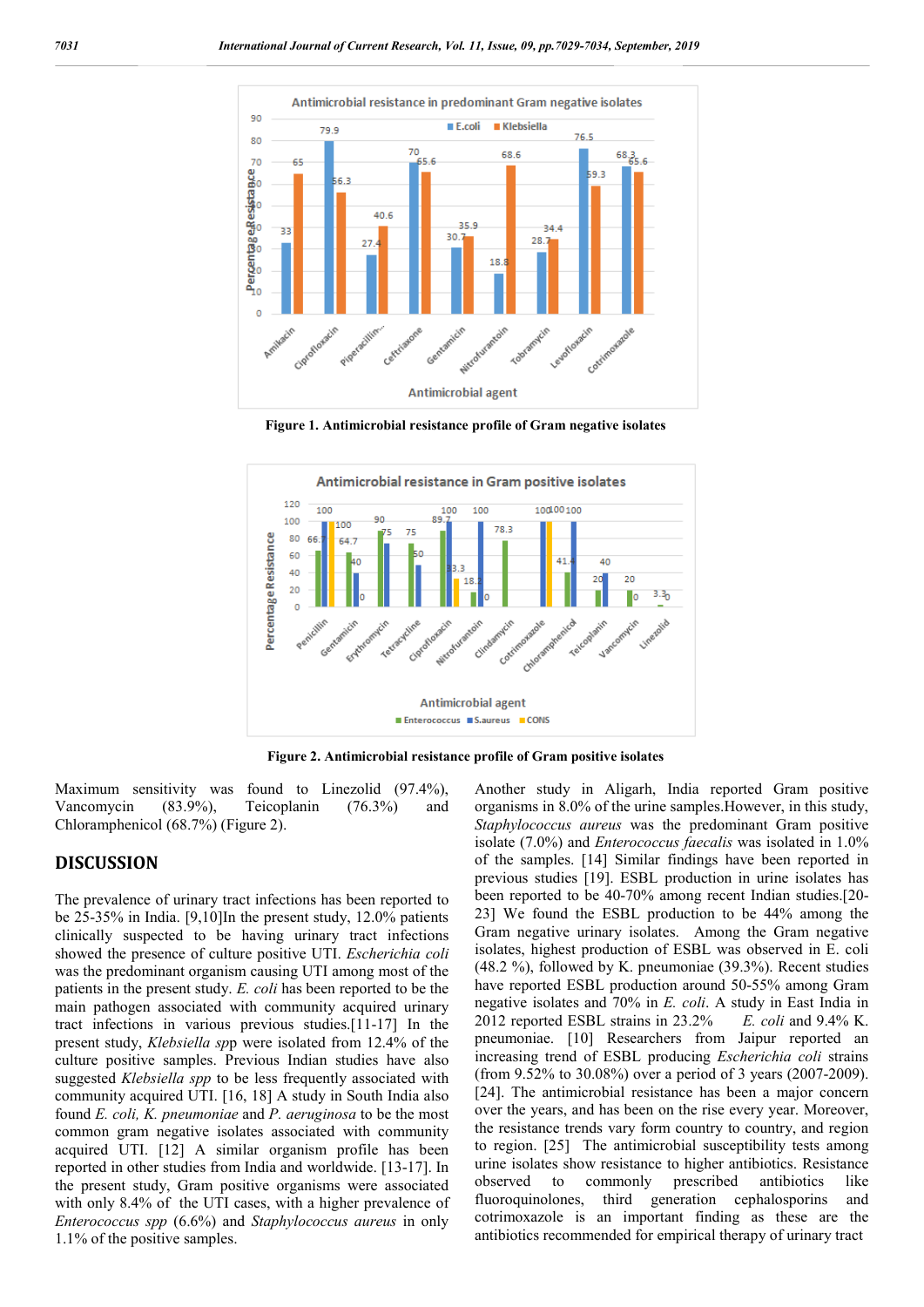| Author                  | Ak                | Ctr  | <b>Ctx</b>               | Cip   | LeV                      | Of                       | $N_{\rm X}$ | Nit  | Cot  | Gen    | Tob                      | Mer  | lmp | PIT    | <b>CFS</b>               |                          |
|-------------------------|-------------------|------|--------------------------|-------|--------------------------|--------------------------|-------------|------|------|--------|--------------------------|------|-----|--------|--------------------------|--------------------------|
| Present study 2018      | 34.5              | 67.3 | 67.7                     | 73.9  | 72.3                     |                          | 73.3        | 31.3 | 68.1 | 38.6   | 30.5                     | 86.7 | 21  | 28     |                          | 18                       |
| Bharara et al 2018      | 25                | 61   |                          | 67    | 50                       |                          | 75          | 38   | 75   |        | $\sim$                   |      | ۰.  | 45     |                          |                          |
| Batabval et al. 2018    | $4.5\%$ in E.coli | 66   | 68                       | 63.2  | 57.4                     | 63                       |             | 27   | 63.2 | 22.0   | $\sim$                   | -    | ۰.  | ٠      | $\sim$                   | 24                       |
| Sukumar et al. 2017     | 7.8 in E.coli     |      | 70                       | 66    | $\overline{\phantom{0}}$ | $\overline{\phantom{0}}$ | 67          | 18   | 59   | 35     | $\overline{\phantom{a}}$ | -    | 8   | 26     | $\overline{\phantom{a}}$ | $\overline{\phantom{a}}$ |
| Niranjan et al. 2014    | 17.4              | -    |                          | 75-89 | 75-89                    | 75-89                    | 75-89       |      | . .  | $\sim$ | $\overline{\phantom{a}}$ | -    |     |        | $\sim$                   | $\overline{\phantom{a}}$ |
| Dash M et al. 2013      | 5.3               |      |                          | 51.2  |                          | 45                       |             |      | 53.4 | 14.6   |                          | ۰.   |     |        | $\overline{\phantom{a}}$ |                          |
| Gupta et al. 2015       | 9.3 in E.coli     | 74.2 | $\overline{\phantom{a}}$ | 77.4  | $\overline{\phantom{0}}$ |                          |             |      |      | 52.6   | $\overline{\phantom{a}}$ | 21.7 |     |        | 8.3                      |                          |
| Somashekara et al. 2014 | 26                |      | 37                       | 57.8  | 51.4                     |                          | 62          |      | 75.2 |        |                          | -    | 15  |        |                          |                          |
| Krishna et al. 2013     | 15                |      |                          | 23    | $\overline{\phantom{0}}$ |                          | -           |      |      |        |                          | -    | -   |        | $\overline{\phantom{a}}$ |                          |
| Murugan et al. 2012     | 33.4              |      | 44                       | 43.5  | 45                       |                          | 47          |      |      |        |                          | -    |     |        |                          |                          |
| Mandal et al. 2012      | 39.1              |      | 62                       | 57.3  | $\overline{\phantom{a}}$ | $\overline{\phantom{0}}$ |             |      |      |        |                          | -    | 18  |        | $\overline{\phantom{a}}$ |                          |
| Manjunath et al. 2011   | 6.9               |      | 47                       | 73    | $\overline{\phantom{a}}$ | $\sim$ $\sim$            | 53          |      | 47.9 |        | $\overline{\phantom{a}}$ | ۰    | 8   |        | $\overline{\phantom{a}}$ |                          |
| Shalini et al. 2011     | 12.6              |      |                          | 26.6  | 26.6                     |                          | 27          |      | 81.8 |        | $\overline{\phantom{a}}$ | -    | ۰.  | $\sim$ | $\sim$                   | $\overline{\phantom{a}}$ |
| Akram et al. 2007       | 51 in E.coli      | 55   | 56                       | 69    |                          |                          | 69          | 80   | 76   | 64     | 73                       |      | ۰.  |        |                          |                          |

|  | Table 2. Resistance pattern of Gram negative isolates (%) in Indian studies |  |  |  |  |
|--|-----------------------------------------------------------------------------|--|--|--|--|
|--|-----------------------------------------------------------------------------|--|--|--|--|

Ak:Amikacin, Ctr:Ceftriaxone, Ctx:Cefotaxime, Cip:Ciprofloxacin, Lev:Levofloxacin, Of:Ofloxacin, Nx:Norfloxacin, Cot:Cotrimoxazole, Gen:Gentmicin, Tob:Tobramycin, Mer:Meropenem, Imp:Imipenem, PIT:Piperacillin-Tazobactam, CFS:Cefoperazone-Sulbactam, F:Fosfomycin

#### **Table 3. Resistance pattern of Gram positive isolates (%) in Indian studies**

| Author                           | Amp       | Pen  | Cot                      | Nit  | Cip  | Lev  | Of                       | $N_{X}$                  | Gen                      | Ak                       | Lz                       | Van      | Cx |    |
|----------------------------------|-----------|------|--------------------------|------|------|------|--------------------------|--------------------------|--------------------------|--------------------------|--------------------------|----------|----|----|
| Present study 2018               | 52        | 100  | 100                      | 10.6 | 86.5 | 85.7 | ۰                        | 94.7                     | $\overline{\phantom{0}}$ | 40                       | 2.6                      |          | 75 |    |
| <b>SA</b><br>Sukumar et al. 2017 |           | 97   |                          | 44   |      | 74   | -                        | $\overline{\phantom{0}}$ | 74                       | 56                       | 72                       | $\theta$ |    | 80 |
|                                  | Ent       | 35   |                          | 80   | 18   | 78   |                          |                          | 77                       | 56                       | 59                       | $\theta$ |    |    |
| Gupta et al. 2015                | <b>SA</b> | 50   | 50                       |      |      | 50   | -                        | $\overline{\phantom{a}}$ | -                        | $\overline{\phantom{0}}$ | $\overline{\phantom{a}}$ | -        |    | 83 |
|                                  | Ent       | 38   | $\overline{\phantom{0}}$ |      |      | 75   | -                        | $\overline{\phantom{0}}$ | -                        | $\overline{\phantom{0}}$ | $\overline{\phantom{a}}$ | -        | 22 |    |
| Somashekara et al. 2014          | <b>SA</b> | 78   |                          | 64   |      | 46   | 38                       | 68                       | 62                       | $\overline{\phantom{0}}$ | -                        | -        |    |    |
|                                  | Ent       | 34.6 |                          | 24.2 |      | 67   | 56                       | 54                       | 68                       | -                        |                          | -        |    |    |
| Dash et al. 2013                 |           | 65   |                          | 38.3 | 5.8  | 13.3 | -                        | 15                       |                          | 9.2                      | 10                       |          | 22 |    |
| Akram et al. 2007                | -         |      | 40                       | 20   | 40   |      | $\overline{\phantom{a}}$ |                          | 20                       | 20                       |                          |          |    |    |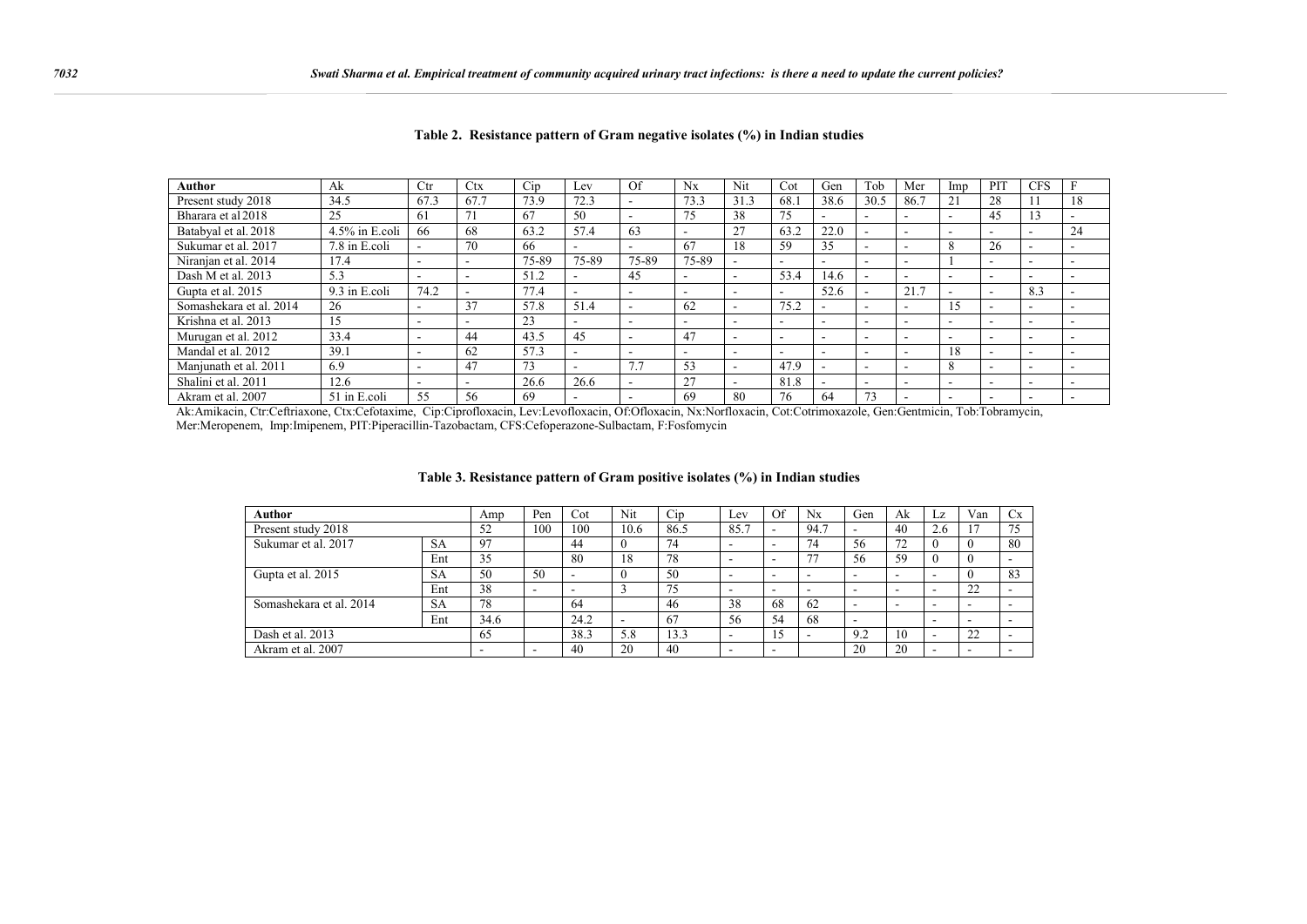infections in various national and international guidelines. The National Centre for Disease Control (NCDC) guidelines recommend nitrofurantoin, cotrimoxazole or ciprofloxacin for the treatment of acute uncomplicated cystitis and amikacin or gentamicin for acute uncomplicated pyelonephritis. [26] The antibiotic policy at our institution recommends fluoroquinolones or ceftriaxone for the treatment of uncomplicated urinary tract infections. The resistance to fluoroquinolones observed in our study was nearly 74.0%, to ceftriaxone, was 65.2%, to nitrofurantoin was 26.4%, to amikacin was 27.0% and to gentamicin was 27.8%. The widespread use of fluoroquinolones to treat urinary infections has led to the increase in resistance. Resistance to cotrimoxazole has been declared in the eighties. [27] (Table 1,2). Another study in India conducted on children with urinary tract infections found high degree of resistance to third generation cephalosporins (Ceftriaxone=68%, Cefotaxime=68.0%, Cefotaxime=90.0%), Cotrimoxazole (72.0%), Fluoroquinolones (66.0%), and nitrofurantoin (76.0%).[12] A study in East India showed *E.coli* and Klebsiella isolates to be quite sensitive to aminoglycosides (72-76%) and nitrofurantoin (52%). However, the study reported high resistance to all quinolones except levofloxacin (52%) and all cephalosporins and cotrimoxazole [10]. In the present study, 66.3% of the *E. coli* isolates were multi drug resistant. A study by researchers in Puducherry found 76.5 % *E. coli* isolates in urine to be MDR. [26] Another study by Hasan et al reported a 52.9% prevalence of ESBL *E. coli* in urine isolates. [39] In contrast, a study in South India conducted in 2008 reported an MDR prevalence of 8.4% in *E. coli* isolates. [40] A study in Aligarh found almost all isolates being resistant to four or more antibiotics [16].

### **Conclusion**

Rising trends in antimicrobial resistance to the commonly prescribed antibiotics warrant the need to curb the menace of over prescription. The treatment for community acquired urinary tract infections should be tailored as per the antimicrobial susceptibility result with the use of the narrowest spectrum of antibiotic. Moreover, the present study emphasizes on the need to develop and regularly update the antibiotic policy in each hospital, as the antimicrobial resistance trends are changing rapidly and the trends vary in each region. The study also raises a question whether the current treatment guidelines for community acquired urinary tract infection are outdated and need a revision.

# **REFERENCES**

- 1. Gonzalez CM., Schaeffer AJ. 1999. Treatment of urinary tract infection: What's old, what's new, and what works. *World J Urol.,* 17:372-82.
- 2. Mihankhah A., Khoshbakht R., Raeisi M., Raeisi V. 2017. Prevalence and antibiotic resistance pattern of bacteria isolated from urinary tract infections in Northern Iran. Journal of research in medical sciences: the official journal of Isfahan University of Medical Sciences.22.
- 3. Chin TL., McNulty C., Beck C., MacGowan A. 2016. Antimicrobial resistance surveillance in urinary tract infections in primary care. *Journal of Antimicrobial Chemotherapy*. Jun 26;71(10):2723-8
- 4. Randrianirina F., Soares JL., Carod JF., Ratsima E., Thonnier V., Combe P. et al., 2006. Antimicrobial resistance among uropathogens that cause community-

acquired urinary tract infections in Antananarivo, Madagascar. Journal of Antimicrobial Chemotherapy. Nov 29;59(2):309-12.

- 5. Lee DS., Lee SJ., Choe HS. 2018. Community-Acquired Urinary Tract Infection by Escherichia coli in the Era of Antibiotic Resistance. BioMed research international. 2018.
- 6. Kass EH. 1957. Bacteruria and the diagnosis of infection in the urinary tract. *Arch Intern Med*., 100:709-14.
- 7. Clinical and Laboratory Standards Institute (CLSI). Performance standards for antimicrobial susceptibility testing; Twenty-Third Informational Supplement. Document M100-S23. Wayne: PA; 2013.
- 8. Magiorakos AP., Srinivasan A., Carey RB., Carmeli Y., Falagas ME. Giske CG. et al. 2012. Multidrug $\square$ resistant, extensively drug $\Box$ resistant and pandrug $\Box$ resistant bacteria: an international expert proposal for interim standard definitions for acquired resistance. Clinical microbiology and infection. Mar;18(3):268-81.
- 9. Banerjee S., Padmashri VP. 2011. The study of urinary tract infections and antibiogram of uropathogens in and around Ahmadnagar, Maharashtra. Int J Infect Dis ISSN.1528-8366.
- 10.Chatterjee N., Chatterjee C., Ghosh S., Mukhopadhyay M., Brahmachari R., Patar K. 2016. Pattern of urinary antibiograms in a tertiary care hospital of eastern India. J Assoc Physicians India. Apr;64(4):26-30.
- 11. Nicolle, L.E.2001. Epidemiology of urinary tract infection. Infect. Med.18:153-162.
- 12.Balasubramanian S., Kuppuswamy D., Padmanabhan S., Chandramohan V., Amperayani S.2018. Extendedspectrum beta-lactamase-producing community-acquired urinary tract infections in children: Chart review of risk factors. *Journal of global infectious diseases*. Oct;10(4):222.
- 13. Eshwarappa M., Dosegowda R., Aprameya IV., Khan MW., Kumar PS., Kempegowda P. 2011. Clinicomicrobiological profile of urinary tract infection in south India. *Indian journal of nephrology*. Jan;21(1):30.Akram M, Shahid
- 14.Khan M. 2007. AU. Etiology and antibiotic resistance patterns of community-acquired urinary tract infections in JNMC Hospital Aligarh, India. Ann Clin Microbiol Antimicrob. 6:4.
- 15. Kothari A., Sagar V. 2008. Antibiotic resistance in pathogens causing community-acquired urinary tract infections in India: a multicenter study. J Infect Developing Countries. 2:354–8.
- 16. Manges AR., Natarajan P., Solberg OD., Dietrich PS., Riley LW. 2006. Thechanging prevalence of drug-resistant Escherichia coli clonalgroups in a community: evidence for community outbreaksof urinary tract infections. *Epidemiol Infect* 134(2):425-31
- 17. Goldstein FW. 2000. Antibiotic susceptibility of bacterial strains isolated from patients with community-acquired urinary tract infections in France. Multicentre Study Group. Eur J Clin Microbiol Infect Dis. 19:112–7.
- 18. Kumar MS., Lakshmi V., Rajagopalan R. 2006. Related Articles, Occurrenceof extended spectrum beta-lactamases amongEnterobacteriaceae spp. isolated at a tertiary care institute.*Indian J Med Microbiol*, 24(3):208-11
- 19. De Vecchi E., Sitia S., Romanò CL., Ricci C., Mattina R., Drago L. 2013. Aetiology and antibiotic resistance patterns of urinary tract infections in the elderly: a 6-month study. *Journal of medical microbiology*. Jun 1;62(6):859-63.